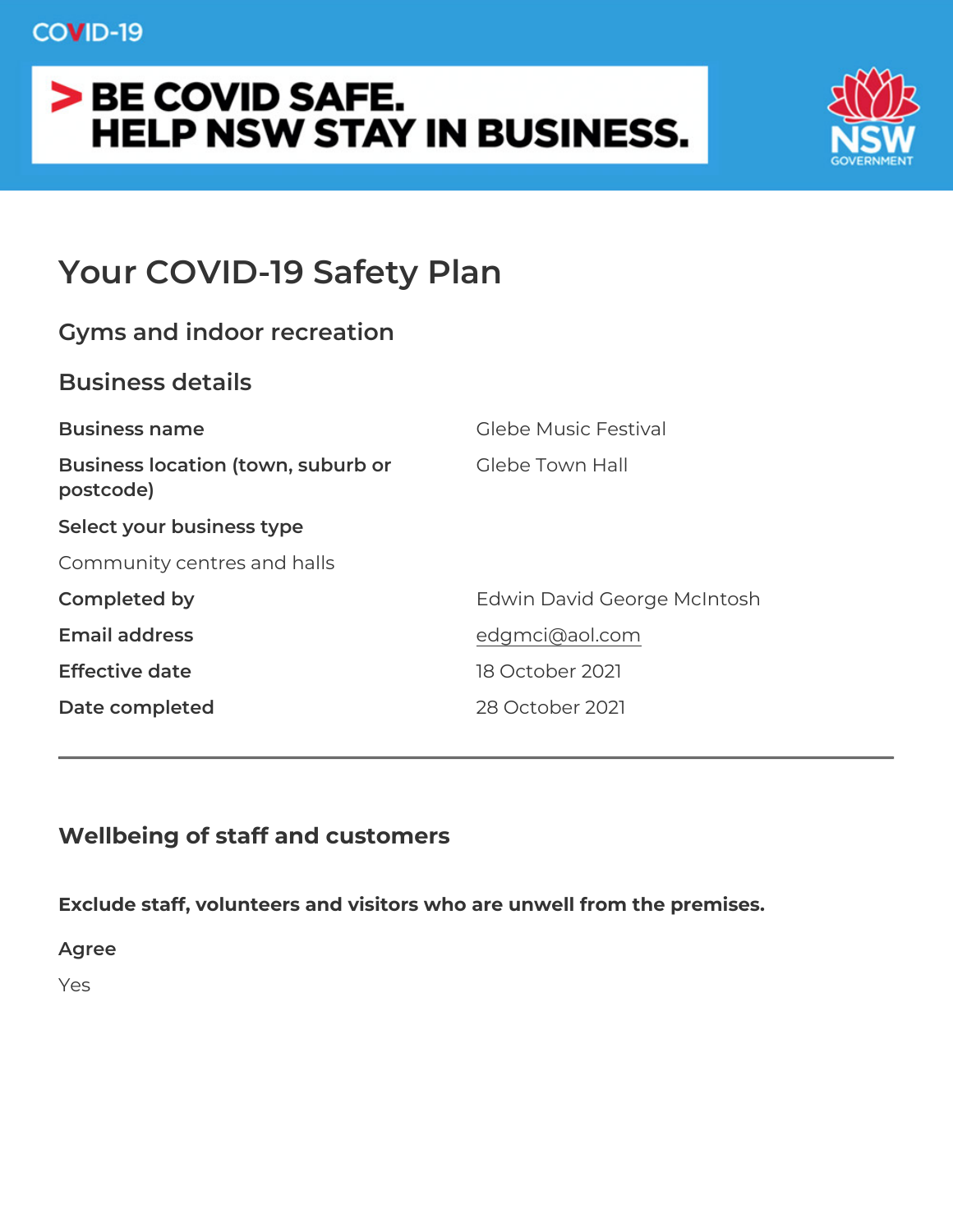# **Tell us how you will do this**

address. On the sign-in sheet they will be asked to declare that they are asymptomatic. They will also be asked to contact their GP should they develop symptoms within 7 days after the concert.

I am an infectious diseases specialist myself – I do not believe that measuring temperatures with those hand-held gadgets is of any benefit whatsoever, so I do not propose implementing those.

# **Provide staff with information and training on COVID-19, including COVID-19 vaccination, when to get tested, physical distancing, wearing masks and cleaning. Agree**

Yes

# **Tell us how you will do this**

The best local resource I can identify is COVID-19 | NSW Government I shall make sure the musicians and any helpers have referred to this. I shall also ensure that the musicians and helpers are fully vaccinated. If they are not fully vaccinated, they will not be able to perform or help.

# **Display conditions of entry including requirements to stay away if unwell, COVID-19 vaccination and record keeping.**

**Agree**

Yes

# **Tell us how you will do this**

The City of Sydney has displayed posters at entrances to venues to remind hirers of their responsibilities. The condition of entry poster reminds all those attending the venues that it is a requirement of entry that they are fully vaccinated, that they check in with the QR code provided by the City of Sydney at the venue, that they need to wear a mask, they need to maintain physical distancing, they need to practise good hand hygiene and to stay at home if unwell.

The following is displayed on the Glebe Music Festival website www.glebemusicfestival.com "Open to fully vaccinated people and those with medical exemptions. Masks required. Social distancing in practice. Your name will be checked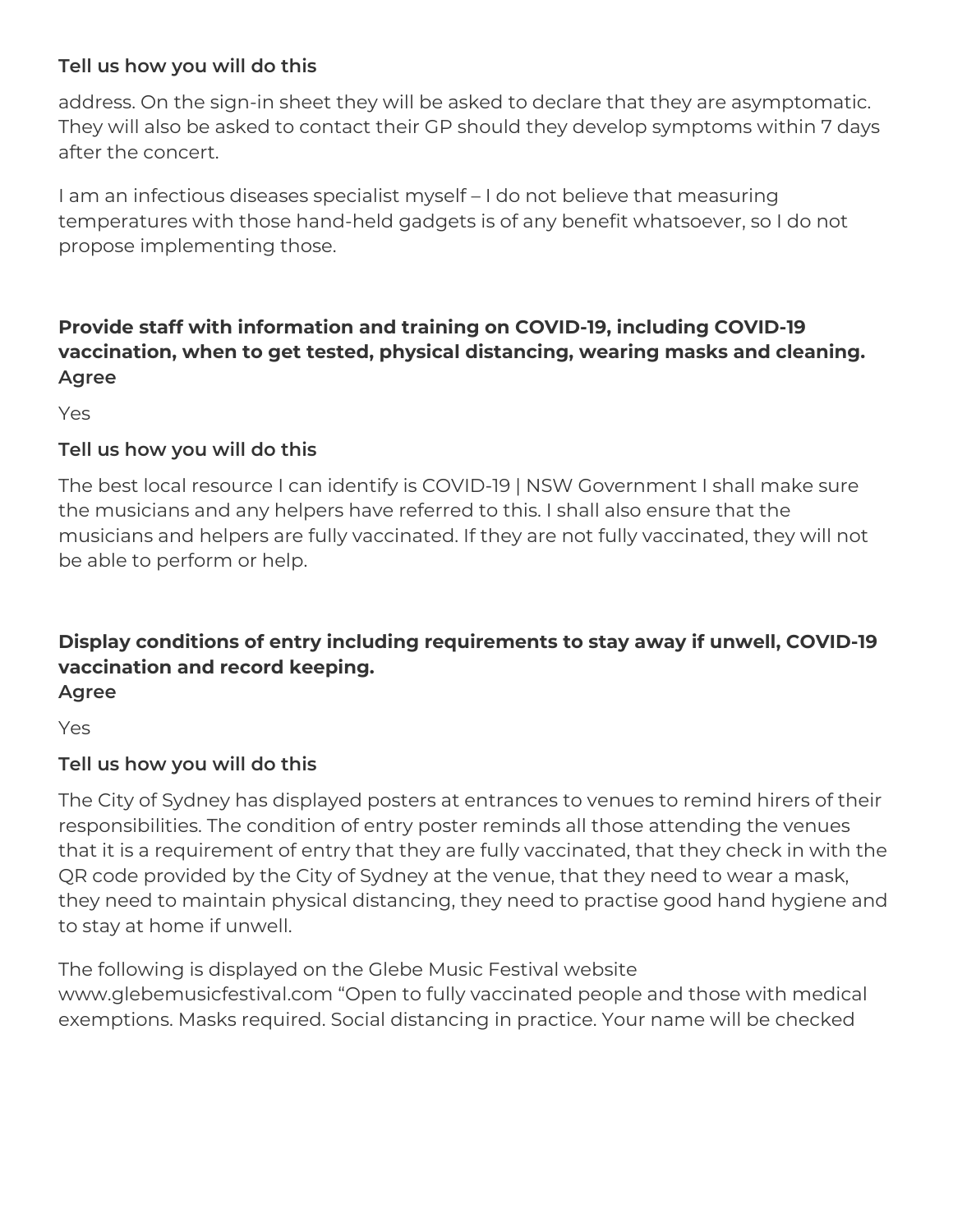against the booking list on arrival. Those with symptoms may not e Health . This is also included in the What s On In Sydney entries a site and on the TryBooking ticket.

On the TryBooking site it states: This is a COVID-safe event. See

Take reasonable steps to ensure all people aged 16 and over on the fully vaccinated or have a medical exemption (including staff, volu and contractors). For example, ensure posters outlining vaccinatio are clearly visible, check vaccination status upon entry where prac accept valid forms of evidence of vaccination, train staff on ways t COVID-19 vaccination status, remind customers of vaccination requ marketing materials. Guidance for businesses is available at: [https://www.nsw.gov.au/covid-19/businesses-and-emplo](https://www.nsw.gov.au/covid-19/businesses-and-employment/covid-safe-business/vaccination-compliance-for-businesses)yment/covid [business/vaccination-compliance-for](https://www.nsw.gov.au/covid-19/businesses-and-employment/covid-safe-business/vaccination-compliance-for-businesses)-businesses

Note: This requirement applies at public swimming pools and indoo facilities including gyms.

Note: Staff outside of Greater Sydney who have received one dose vaccine are permitted to enter such premises for work until 1 Nove they need to be fully vaccinated, or have a medical contraindication, enter the premises.

Agree

Yes

Tell us how you will do this

See above (display conditions of entry & & &.). Vaccination statuls or be checked on arrival either by production of a paper copy (by per audience) or by the App (mobile phone to be used to check the QR vaccination status or medical exemption is a pre-requisite for entry

Physical distancing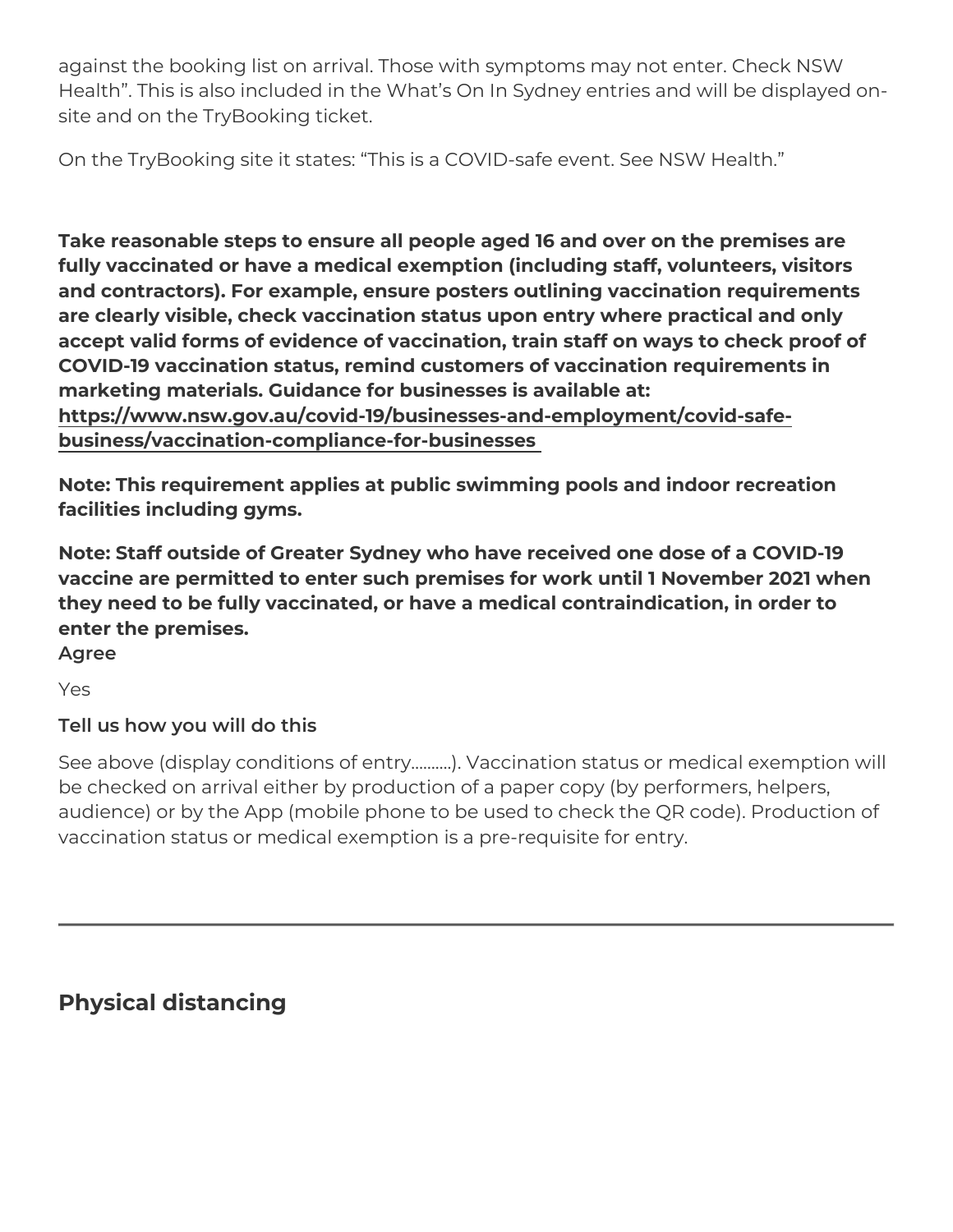**Capacity must not exceed one person per 4 square metres of space in indoor areas of the premises and one person per 2 square metres of space in outdoor areas of the premises.**

**Note: Group classes at a gym and group dance classes at an indoor recreation facility must be limited to no more than 20 persons.**

**Note: Indoor swimming pools can only open for swimming lessons, squad training, lap swimming, and rehab activities.**

#### **Agree**

Yes

# **Tell us how you will do this**

Yes, Jenn Martin has informed us that there can be a maximum of 45 in the Main Hall and 22 in the Southern Hall. These numbers won't be exceeded. There is a limit on the number of tickets available at TryBooking.

# **Ensure 1.5m physical distancing where possible, including:**

- **at points of mixing or queuing**
- **between seated groups**
- **between staff.**

#### **Agree**

Yes

# **Tell us how you will do this**

Yes, the helpers will manage the audience and there will be no refreshments. We shall maintain a 1.5m distance between people and not exceed the advised capacity number in the Glebe Town Hall to a maximum of 45 in the Main Hall and 22 in the Southern Hall, provided that there is still 4 square meters per person available there. Verbal reminders will be given throughout the meeting about social distancing by the organiser.

# **Avoid congestion of people in any specific areas within the venue where possible,**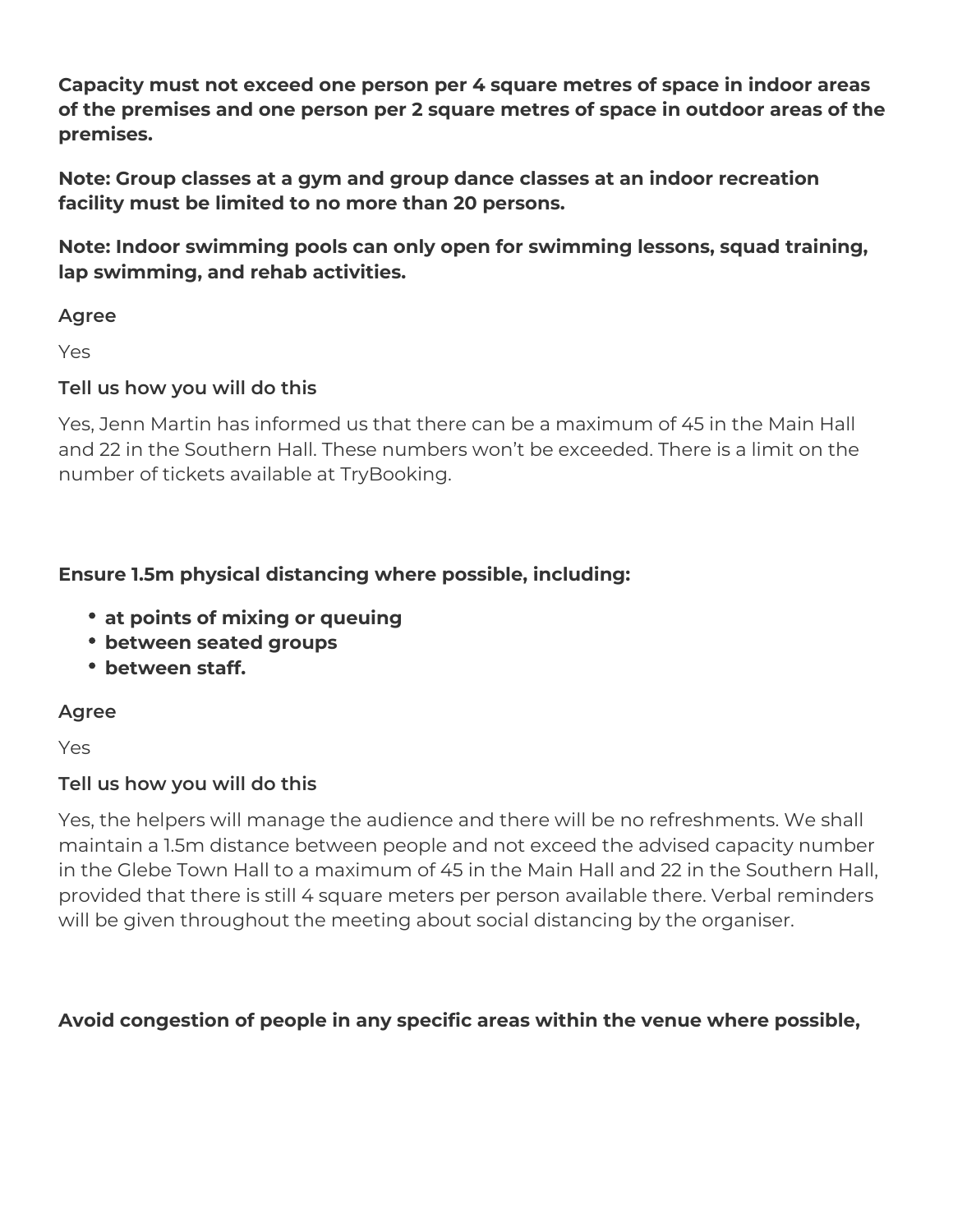#### **such as change rooms and other communal facilities.**

#### **Agree**

Yes

# **Tell us how you will do this**

Yes, the helpers will manage the audience and guide audience members one-by-one to the toilet facilities as necessary. We shall remind people at the beginning of the concerts that there are limits on the number of people who can visit the toilet at any one time. We shall also remind them that they need to maintain physical distancing when they are waiting to check in using the vaccination certificate or when having their medical exemption checked.

# **Have strategies in place to manage gatherings that may occur immediately outside the premises.**

**Agree**

Yes

#### **Tell us how you will do this**

This has never been a problem at the Glebe Town Hall and we shall ensure that there are no gatherings out on St John's Road. Audience members will be directed inside, checked in and then immediately to their seat. We shall ensure now crowding. Normally people arrive at the concerts in plenty of time and we shall ensure that there are helpers available at least 30 minutes before the start of the concerts.

#### **Singing by audiences is not allowed in indoor areas.**

**Agree**

Yes

#### **Tell us how you will do this**

There is no need for the audience to sing – the audience won't be singing.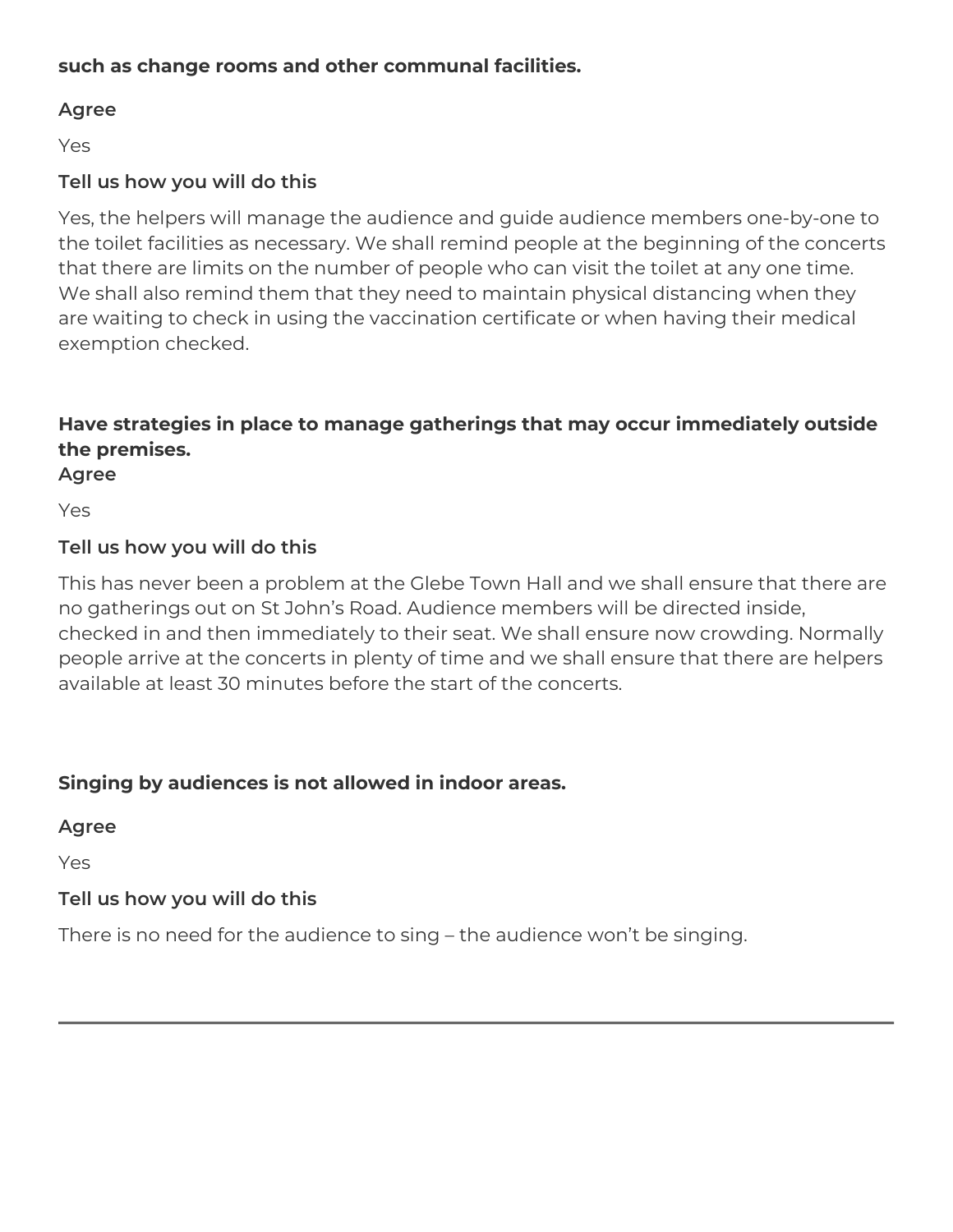#### Ventilation

Review the 'COVID-19 guidance on ventilation available at [https://www.nsw.gov.au/covid-19/getting-back-to-wo](https://www.nsw.gov.au/covid-19/getting-back-to-work-a-covid-safe-way/ventilation-guidance)rk-a-covid-safe [way/ventilation-gui](https://www.nsw.gov.au/covid-19/getting-back-to-work-a-covid-safe-way/ventilation-guidance)dannde consider which measures are relevant to your premises before completing this COVID-19 Safety Plan. Agree

Yes

Tell us how you will do this

As many windows will be open as possible except if there is pourin they will be opened minimally. I have reviewed the ventilation guid

Use outdoor settings wherever possible.

Agree

Yes

Tell us how you will do this

Not possible for these events.

In indoor areas, increase natural ventilation by opening windows a possible.

Agree

Yes

Tell us how you will do this

The City of Sydney has provided the following advice in relation to nominate one person at our booking to follow the guidance below w venue and throughout our booking. If we require any further inform questions, we will contact the Community Venues team for further a

At buildings with a ducted air conditioning system (characterised b outlets): Fresh air (drawn from outside the building) has been incr The building has had a fresh air purge with outside air prior to the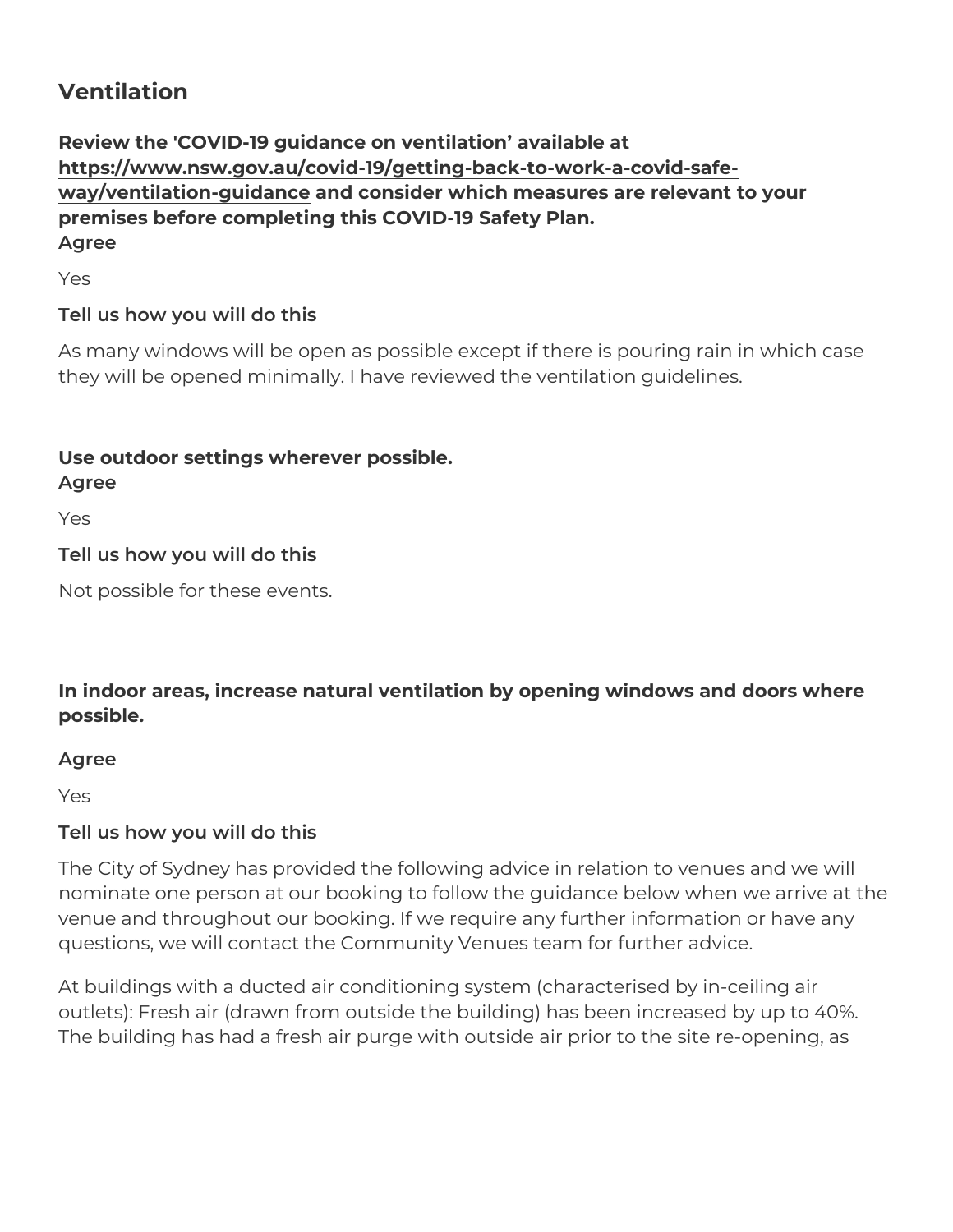part of pre-occupation safety checks.

At buildings with split AC systems (an AC Unit on the wall): Where available, openable windows and doors are open for the maximum duration practical during operation and at least once at facility opening or at end of day. Mechanical extraction is in operation in bathrooms and some other spaces, these assist the building to draw fresh air.

At buildings that use natural ventilation: buildings are designed to naturally draw air in from outside and allow air to flow outside via vents and windows. Windows and doors are open where practicable, for the maximum duration possible. Ceiling fans should be left on where possible during operating hours. Where available, mechanical air extraction is in operation in bathrooms and other spaces (such as kitchens) which assists with drawing fresh air from outside the building.

Yes, we can turn on the fans if there is no natural ventilation through the windows.

#### **In indoor areas, increase mechanical ventilation where possible by optimising air conditioning or other system settings (such as by maximising the intake of outside air and reducing or avoiding recirculation of air). Agree**

Yes

# **Tell us how you will do this**

As many windows will be open as possible except if there is pouring rain in which case they will be opened minimally. In any case, we always close them at the end of the concerts at the Glebe Town Hall. We shall nominate one helper to check that the ventilation is adequate and appropriate.

# **Ensure mechanical ventilation systems are regularly maintained to optimise performance (for example through regular filter cleaning or filter changes). Agree**

Yes

**Tell us how you will do this**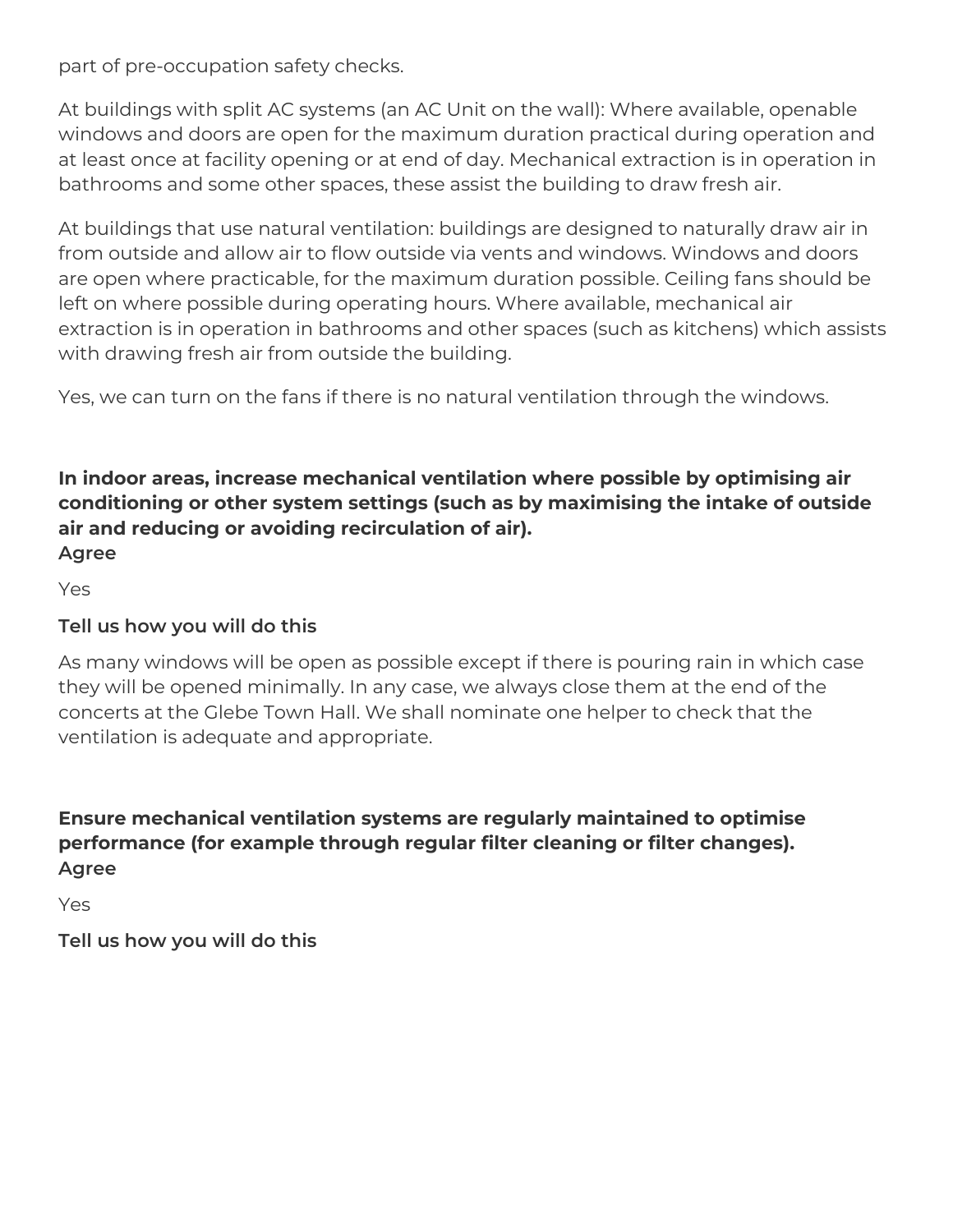Mechanical ventilation systems are regularly maintained and cleaned. The City has an ongoing contract for facilities maintenance to maintain systems and filter changes in accordance with legislation, regulations and codes of practice.

# **Consider consulting relevant experts such as building owners or facility managers, ventilation engineers and industrial or occupational hygienists to optimise indoor ventilation.**

#### **Agree**

Yes

# **Tell us how you will do this**

The City is reviewing ventilation for further opportunities to increase fresh air, minimise air transfer between zones or floors, and provide additional filtration and monitoring. The City is consulting with relevant experts as required.

# **Hygiene and cleaning**

**Face masks must be worn by staff and customers in indoor areas, unless exempt.** 

# **Note: People engaging in physical exercise are exempt. Agree**

Yes

# **Tell us how you will do this**

Yes, masks compulsory. I have a plentiful supply of masks which I shall make sure are available.

# **Adopt good hand hygiene practices. Have hand sanitiser at key points around the venue.**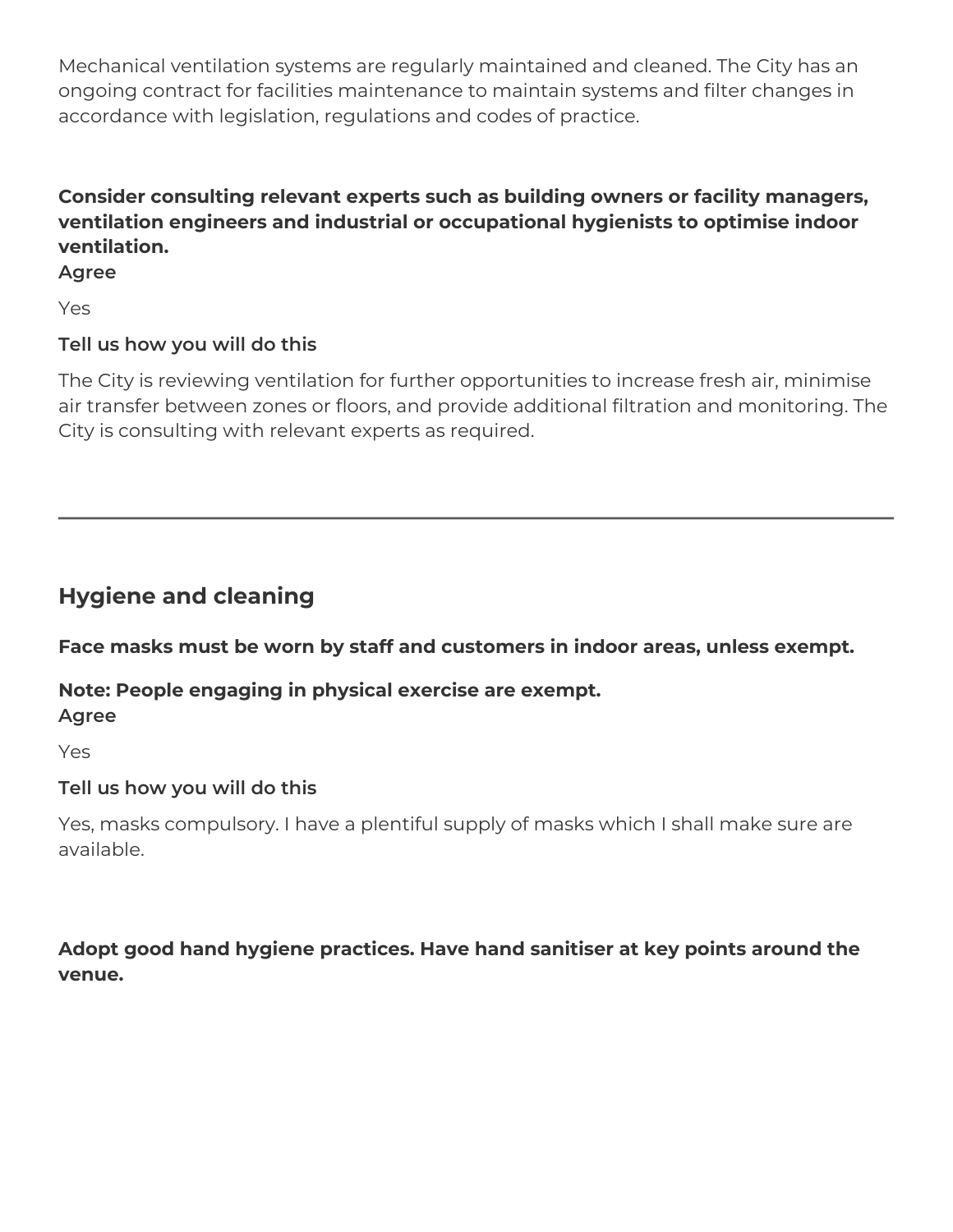# **Agree**

Yes

# **Tell us how you will do this**

Yes, hand sanitiser will be provided. I have a plentiful supply of sanitiser which I shall make sure is available. Helpers will be reminded to sanitise regularly.

# **Ensure bathrooms are well stocked with hand soap and paper towels or hand dryers.**

# **Agree**

Yes

# **Tell us how you will do this**

The City of Sydney will be responsible for providing soap, hand towels and posters on how to wash hands above handbasins in the venue. The hirer will be responsible for letting the Community Venues team know if there is no soap or paper towels in the venue by calling 9265 9333 or by email to communityvenues@cityofsydney.nsw.gov.au

**Clean frequently used indoor hard surface areas (including children's play areas) at least daily with detergent/disinfectant. Clean frequently touched areas and surfaces several times per day. Reduce sharing of equipment where practical and ensure these are cleaned with detergent and disinfectant between use. Encourage visitors to wipe down equipment after they have finished using it**

#### **Agree**

Yes

# **Tell us how you will do this**

We shall wipe surfaces, door-handles, lift buttons, bannisters and other high touch points frequently with disinfectant. We shall use gloves and wash hands regularly.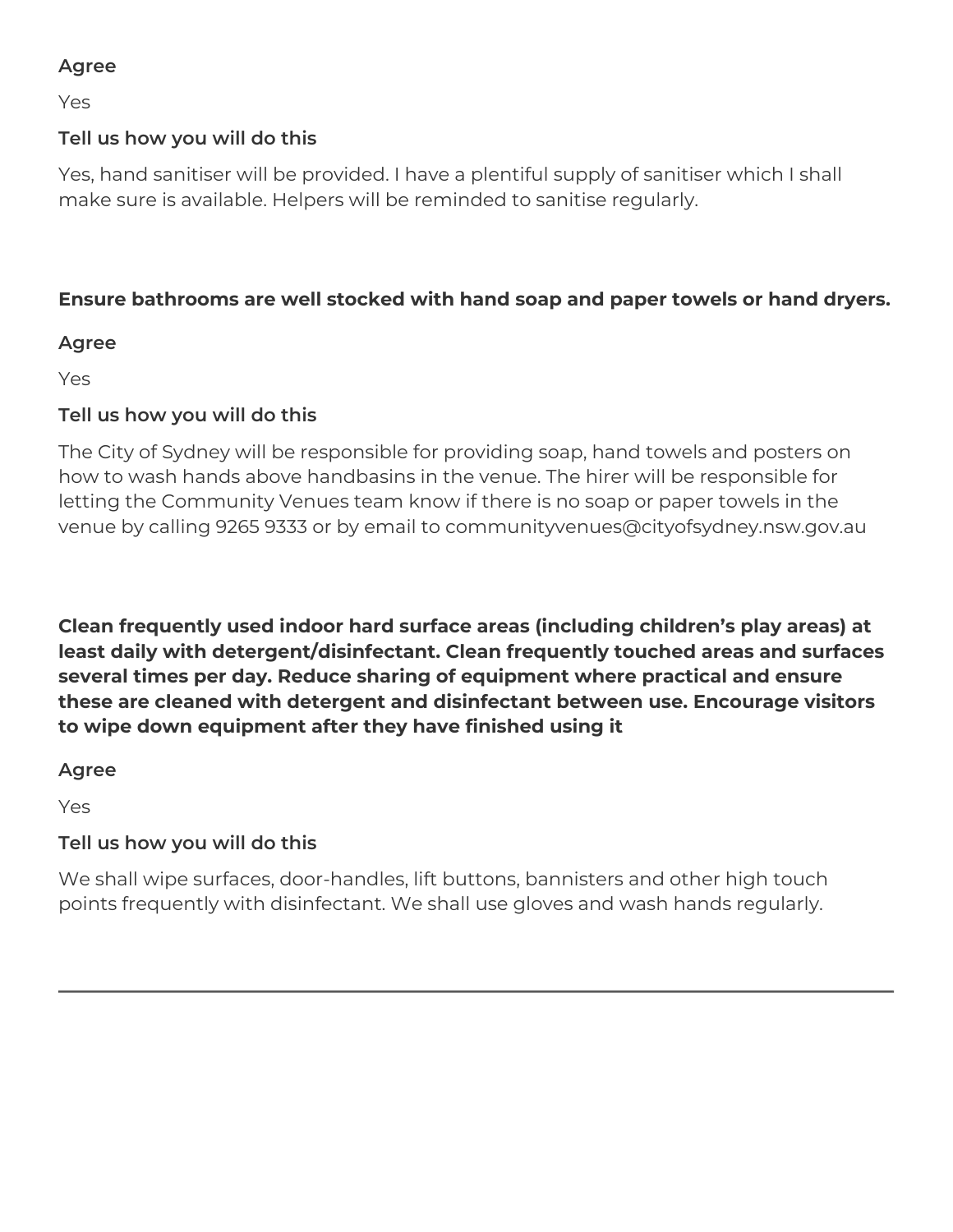# **Record keeping**

**Use the NSW Government QR code system to collect an electronic record of the name, contact number and entry time for all staff, volunteers, visitors and contractors.**

**Note: Community centres and halls are not required to collect electronic entry records but are strongly encouraged to do so.**

#### **Agree**

Yes

# **Tell us how you will do this**

The City of Sydney has provided a venue specific QR code for use by anyone over 18 attending this booking. This is located near the entrance and within the hireable space at the venue. The hirer will ask all people, as they enter the venue or hireable area, to scan the QR code and enter their name and phone or email contact on the online form. The hirer will have a device ready to assist with reading the QR code, opening the online form and collecting details from any attendees who are unable to complete this requirement themselves.

The hirer will ensure that all attendees will scan the QR code and complete the contact form before they are allowed to participate in the activity at the booking. The hirer understands that they will be contacted if it is found that the QR code is not used by people attending the venue for their booking and that this may mean that the hirer will be suspended from using the venue until such time as they agree to use the QR code for contact tracing purposes. The hirer will contact the Community Venues team if there is any issue with the use of the QR code.

**Processes must be in place to ensure that people provide the required contact information, such as by checking phones for the green tick to confirm they have checked in (keeping 1.5m physical distance between staff and patrons). QR codes should be clearly visible and accessible including at entrances to the premises.**

**Agree**

Yes